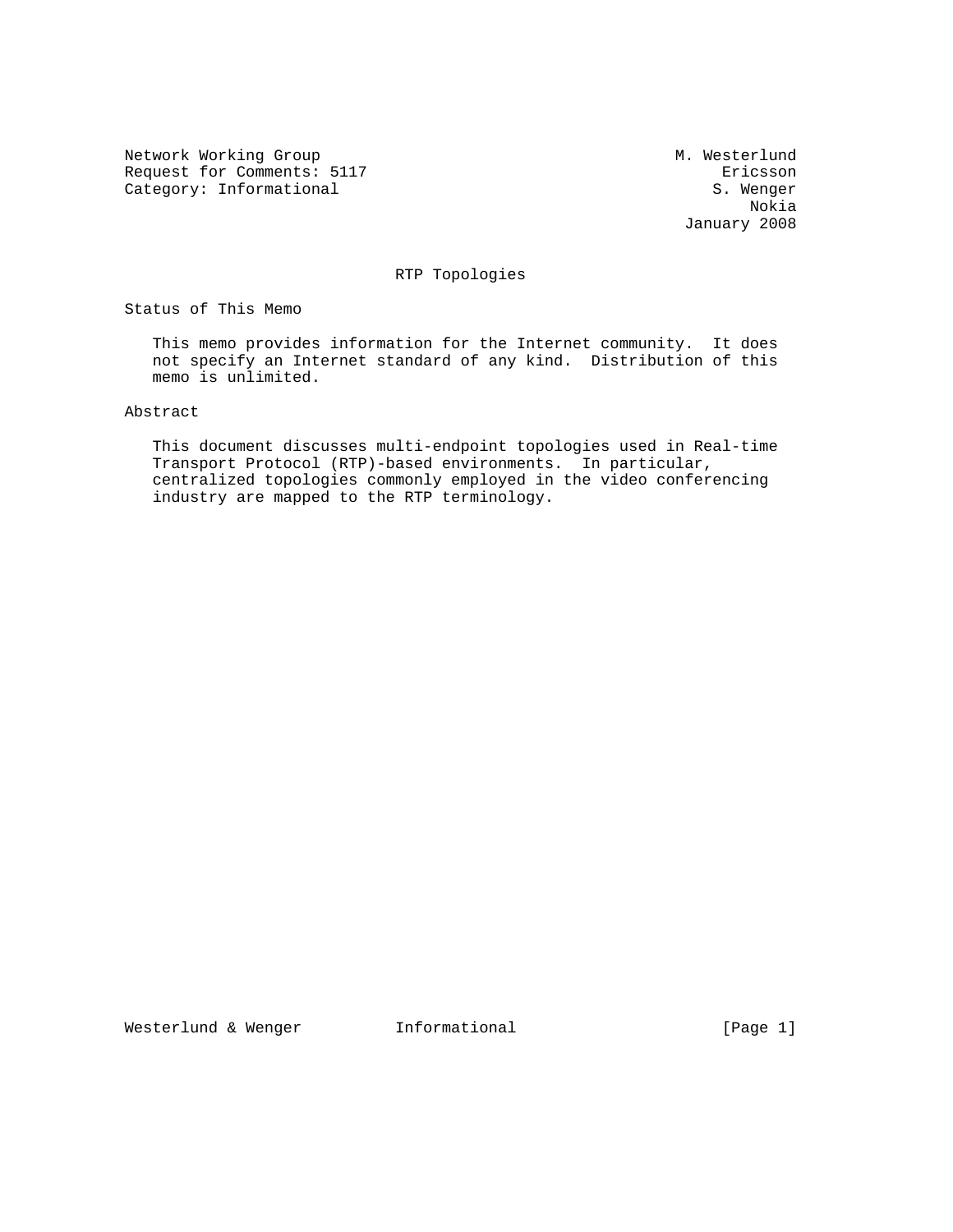|  |  | Table of Contents |
|--|--|-------------------|
|--|--|-------------------|

|    | 3.2. Point to Multipoint Using Multicast 5                 |
|----|------------------------------------------------------------|
|    | 3.3. Point to Multipoint Using the RFC 3550 Translator 6   |
|    | 3.4. Point to Multipoint Using the RFC 3550 Mixer Model  9 |
|    | 3.5. Point to Multipoint Using Video Switching MCUs 11     |
|    | 3.6. Point to Multipoint Using RTCP-Terminating MCU 12     |
|    | 3.7. Non-Symmetric Mixer/Translators 13                    |
|    |                                                            |
|    |                                                            |
|    |                                                            |
|    | 4.1.1. All to All Media Transmission 15                    |
|    | 4.1.2. Transport or Media Interoperability 16              |
|    | 4.1.3. Per Domain Bit-Rate Adaptation 16                   |
|    |                                                            |
|    | 4.1.5. View of All Session Participants 16                 |
|    |                                                            |
|    |                                                            |
| 5. |                                                            |
|    |                                                            |
|    |                                                            |
|    |                                                            |
|    |                                                            |

#### 1. Introduction

 When working on the Codec Control Messages [CCM], considerable confusion was noticed in the community with respect to terms such as Multipoint Control Unit (MCU), Mixer, and Translator, and their usage in various topologies. This document tries to address this confusion by providing a common information basis for future discussion and specification work. It attempts to clarify and explain sections of the Real-time Transport Protocol (RTP) spec [RFC3550] in an informal way. It is not intended to update or change what is normatively specified within RFC 3550.

 When the Audio-Visual Profile with Feedback (AVPF) [RFC4585] was developed the main emphasis lay in the efficient support of point to point and small multipoint scenarios without centralized multipoint control. However, in practice, many small multipoint conferences operate utilizing devices known as Multipoint Control Units (MCUs). MCUs may implement Mixer or Translator (in RTP [RFC3550] terminology)

Westerlund & Wenger **Informational Informational** [Page 2]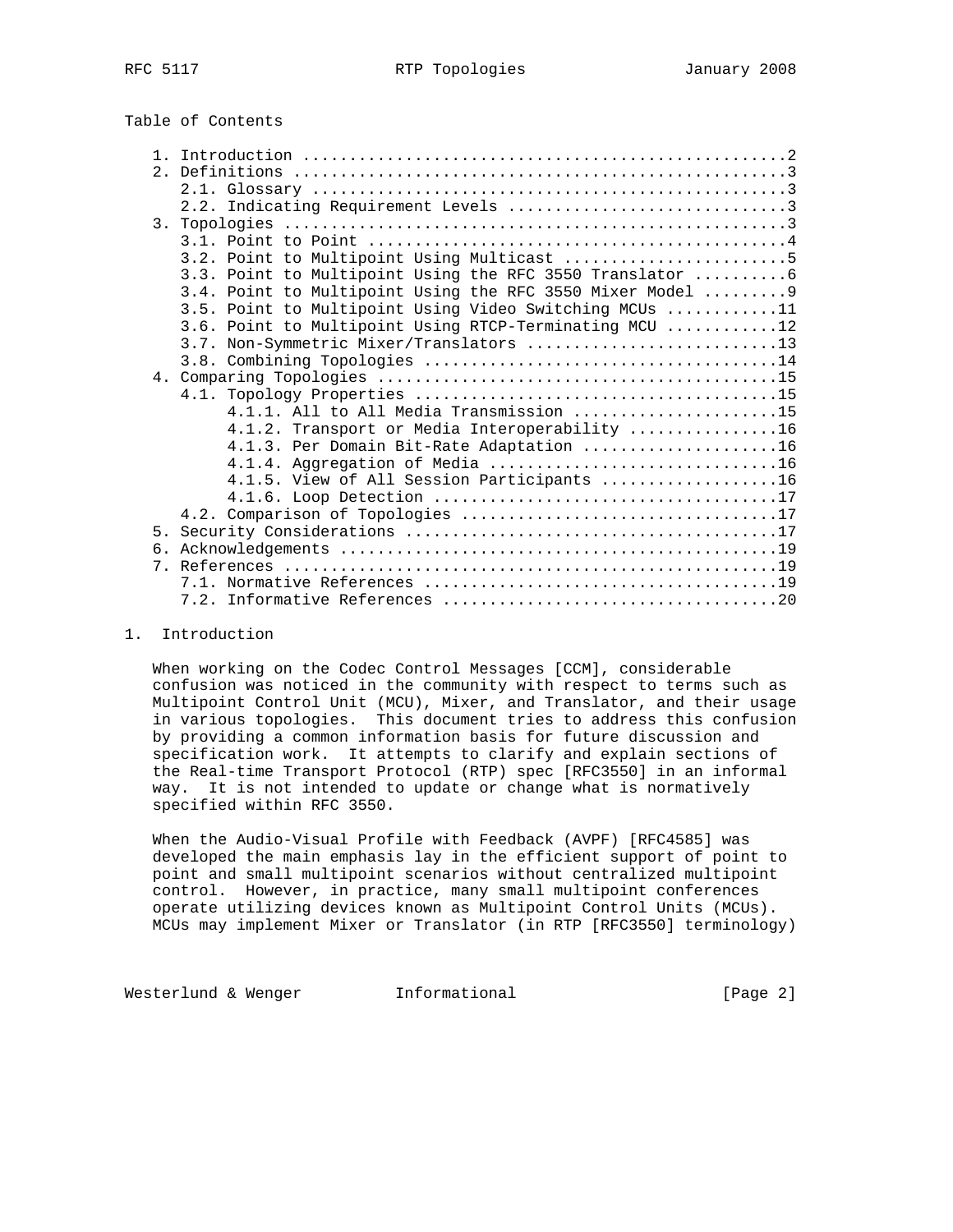functionality and signalling support. They may also contain additional application functionality. This document focuses on the media transport aspects of the MCU that can be realized using RTP, as discussed below. Further considered are the properties of Mixers and Translators, and how some types of deployed MCUs deviate from these properties.

- 2. Definitions
- 2.1. Glossary

| ASM  | - Any Source Multicast                                 |
|------|--------------------------------------------------------|
| AVPF | - The Extended RTP Profile for RTCP-based Feedback     |
| CSRC | - Contributing Source                                  |
| Link | - The data transport to the next IP hop                |
| MCU  | - Multipoint Control Unit                              |
| Path | - The concatenation of multiple links, resulting in an |
|      | end-to-end data transfer.                              |
| PtM  | - Point to Multipoint                                  |
| PtP  | - Point to Point                                       |
| SSM  | - Source-Specific Multicast                            |
| SSRC | - Synchronization Source                               |
|      |                                                        |

# 2.2. Indicating Requirement Levels

 The key words "MUST", "MUST NOT", "REQUIRED", "SHALL", "SHALL NOT", "SHOULD", "SHOULD NOT", "RECOMMENDED", "MAY", and "OPTIONAL" in this document are to be interpreted as described in RFC 2119 [RFC2119].

 The RFC 2119 language is used in this document to highlight those important requirements and/or resulting solutions that are necessary to address the issues raised in this document.

3. Topologies

 This subsection defines several basic topologies that are relevant for codec control. The first four relate to the RTP system model utilizing multicast and/or unicast, as envisioned in RFC 3550. The last two topologies, in contrast, describe the deployed system models as used in many H.323 [H323] video conferences, where both the media streams and the RTP Control Protocol (RTCP) control traffic terminate at the MCU. In these two cases, the media sender does not receive the (unmodified or Translator-modified) Receiver Reports from all sources (which it needs to interpret based on Synchronization Source (SSRC) values) and therefore has no full information about all the endpoint's situation as reported in RTCP Receiver Reports (RRs). More topologies can be constructed by combining any of the models; see Section 3.8.

Westerlund & Wenger 1nformational 1999 [Page 3]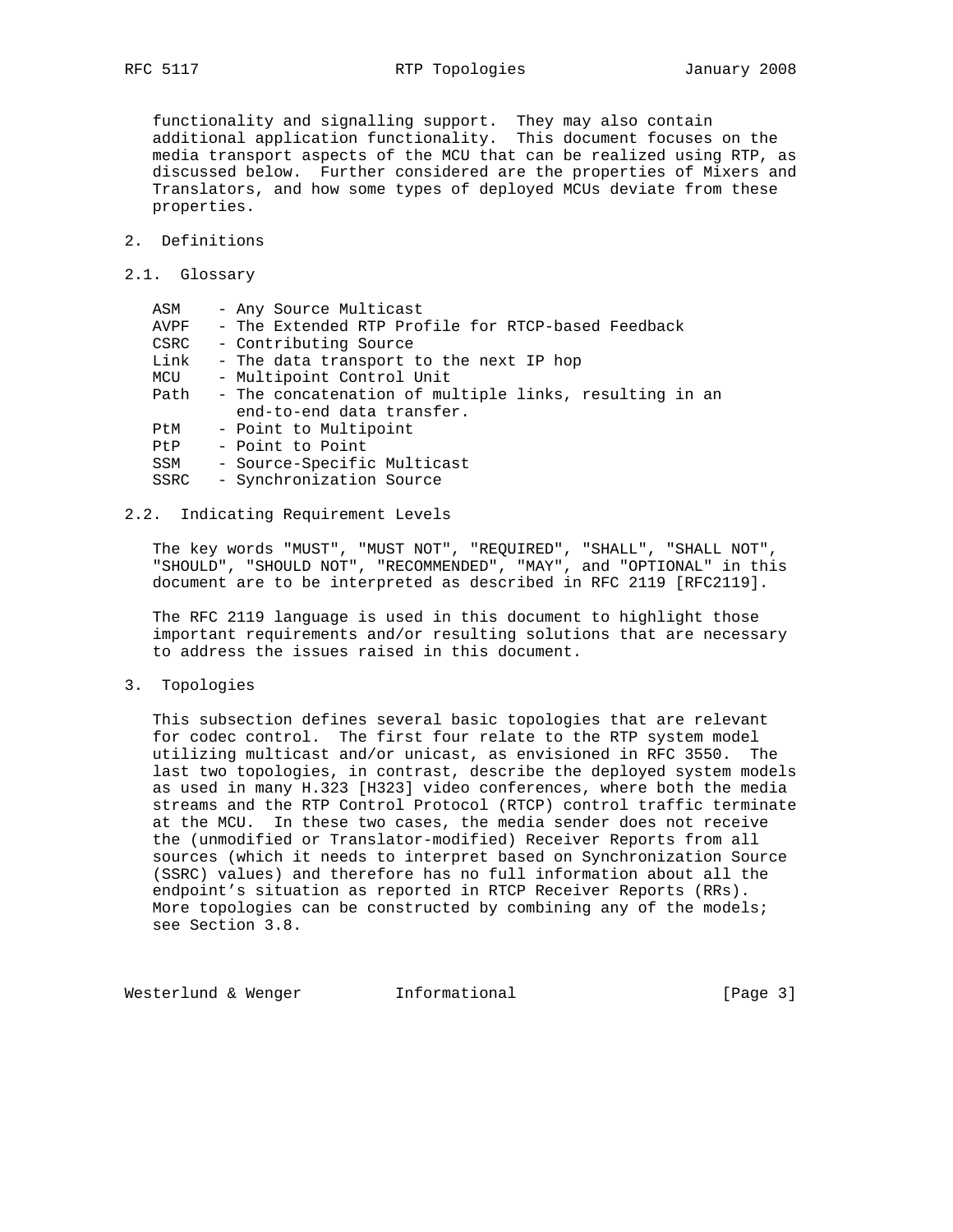The topologies may be referenced in other documents by a shortcut name, indicated by the prefix "Topo-".

 For each of the RTP-defined topologies, we discuss how RTP, RTCP, and the carried media are handled. With respect to RTCP, we also introduce the handling of RTCP feedback messages as defined in [RFC4585] and [CCM]. Any important differences between the two will be illuminated in the discussion.

3.1. Point to Point

Shortcut name: Topo-Point-to-Point

 The Point to Point (PtP) topology (Figure 1) consists of two endpoints, communicating using unicast. Both RTP and RTCP traffic are conveyed endpoint-to-endpoint, using unicast traffic only (even if, in exotic cases, this unicast traffic happens to be conveyed over an IP-multicast address).



Figure 1 - Point to Point

 The main property of this topology is that A sends to B, and only B, while B sends to A, and only A. This avoids all complexities of handling multiple endpoints and combining the requirements from them. Note that an endpoint can still use multiple RTP Synchronization Sources (SSRCs) in an RTP session.

 RTCP feedback messages for the indicated SSRCs are communicated directly between the endpoints. Therefore, this topology poses minimal (if any) issues for any feedback messages.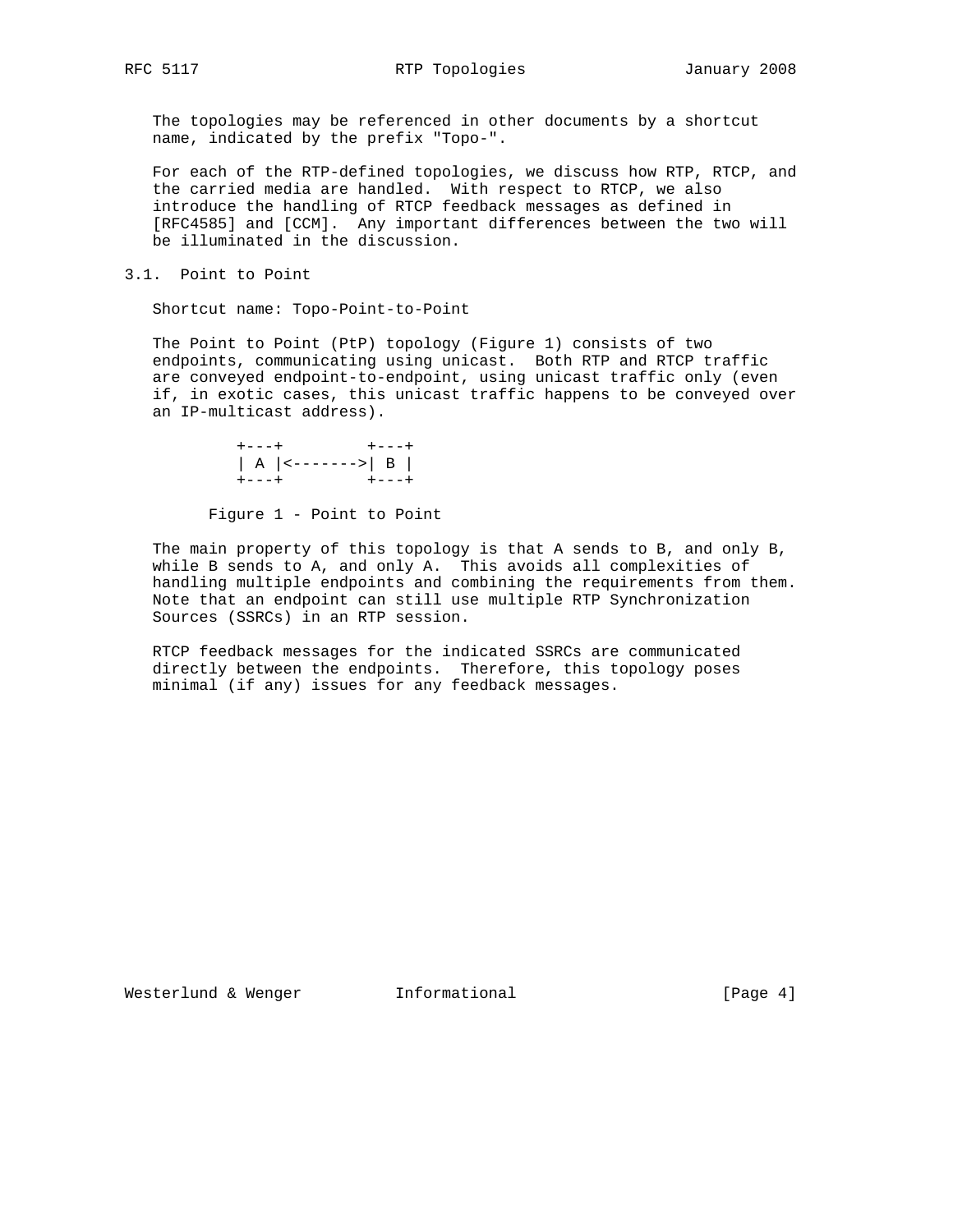# 3.2. Point to Multipoint Using Multicast

Shortcut name: Topo-Multicast



Figure 2 - Point to Multipoint Using Multicast

 Point to Multipoint (PtM) is defined here as using a multicast topology as a transmission model, in which traffic from any participant reaches all the other participants, except for cases such as:

- o packet loss, or
- o when a participant does not wish to receive the traffic for a specific multicast group and therefore has not subscribed to the IP-multicast group in question. This is for the cases where a multi-media session is distributed using two or more multicast groups.

 In the above context, "traffic" encompasses both RTP and RTCP traffic. The number of participants can vary between one and many, as RTP and RTCP scale to very large multicast groups (the theoretical limit of the number of participants in a single RTP session is approximately two billion). The above can be realized using Any Source Multicast (ASM). Source-Specific Multicast (SSM) may be also be used with RTP. However, then only the designated source may reach all receivers. Please review [RTCP-SSM] for how RTCP can be made to work in combination with SSM.

 This document is primarily interested in that subset of multicast sessions wherein the number of participants in the multicast group is so low that it allows the participants to use early or immediate feedback, as defined in AVPF [RFC4585]. This document refers to those groups as "small multicast groups".

 RTCP feedback messages in multicast will, like media, reach everyone (subject to packet losses and multicast group subscription). Therefore, the feedback suppression mechanism discussed in [RFC4585]

Westerlund & Wenger **Informational Informational** [Page 5]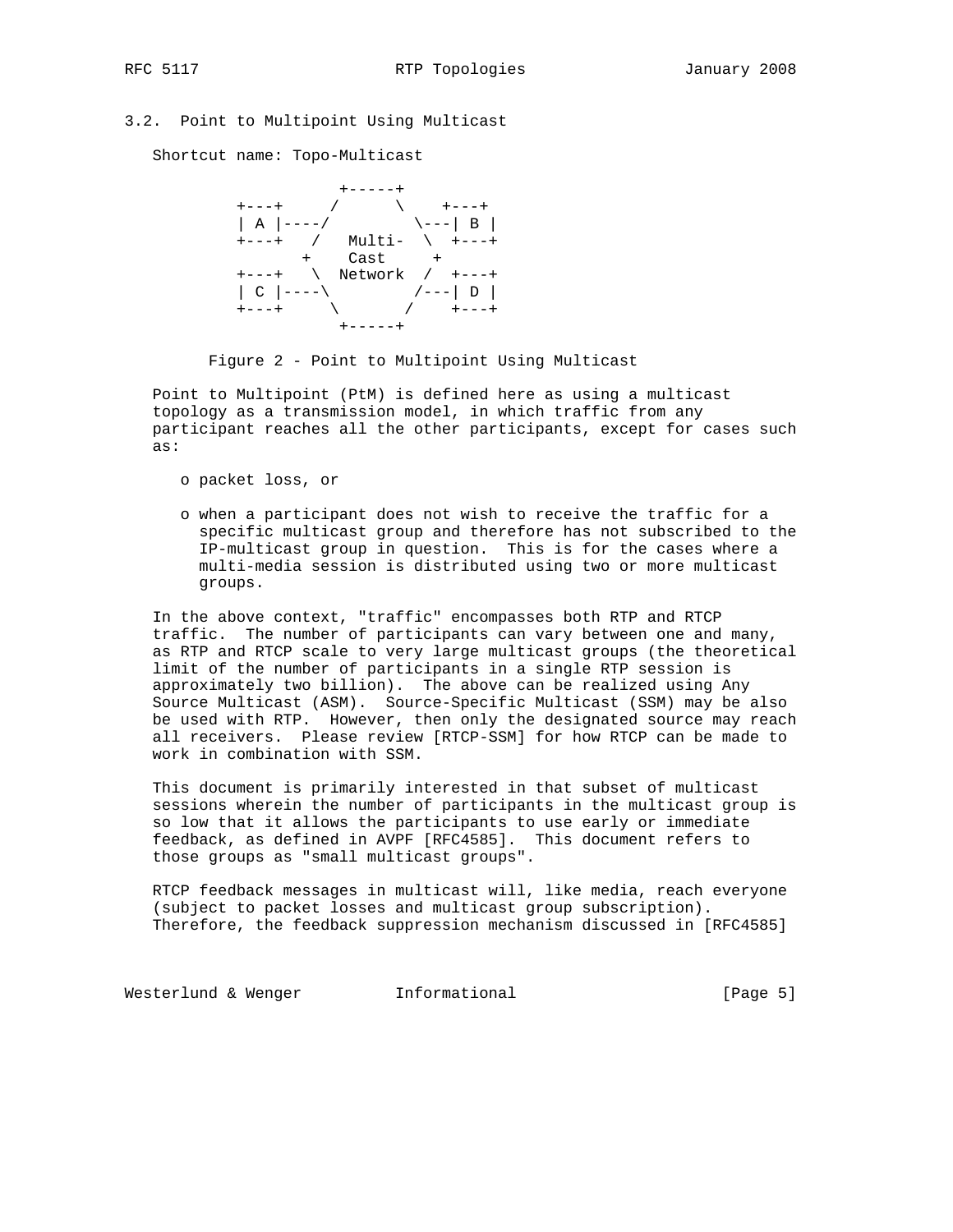is required. Each individual node needs to process every feedback message it receives to determine if it is affected or if the feedback message applies only to some other participant.

3.3. Point to Multipoint Using the RFC 3550 Translator

Shortcut name: Topo-Translator

Two main categories of Translators can be distinguished:

 Transport Translators (Topo-Trn-Translator) do not modify the media stream itself, but are concerned with transport parameters. Transport parameters, in the sense of this section, comprise the transport addresses (to bridge different domains) and the media packetization to allow other transport protocols to be interconnected to a session (in gateways). Of the transport Translators, this memo is primarily interested in those that use RTP on both sides, and this is assumed henceforth. Translators that bridge between different protocol worlds need to be concerned about the mapping of the SSRC/CSRC (Contributing Source) concept to the non-RTP protocol. When designing a Translator to a non-RTP-based media transport, one crucial factor lies in how to handle different sources and their identities. This problem space is not discussed henceforth.

 Media Translators (Topo-Media-Translator), in contrast, modify the media stream itself. This process is commonly known as transcoding. The modification of the media stream can be as small as removing parts of the stream, and it can go all the way to a full transcoding (down to the sample level or equivalent) utilizing a different media codec. Media Translators are commonly used to connect entities without a common interoperability point.

 Stand-alone Media Translators are rare. Most commonly, a combination of Transport and Media Translators are used to translate both the media stream and the transport aspects of a stream between two transport domains (or clouds).

 Both Translator types share common attributes that separate them from Mixers. For each media stream that the Translator receives, it generates an individual stream in the other domain. A Translator always keeps the SSRC for a stream across the translation, where a Mixer can select a media stream, or send them out mixed, always under its own SSRC, using the CSRC field to indicate the source(s) of the content.

Westerlund & Wenger 1nformational 1999 [Page 6]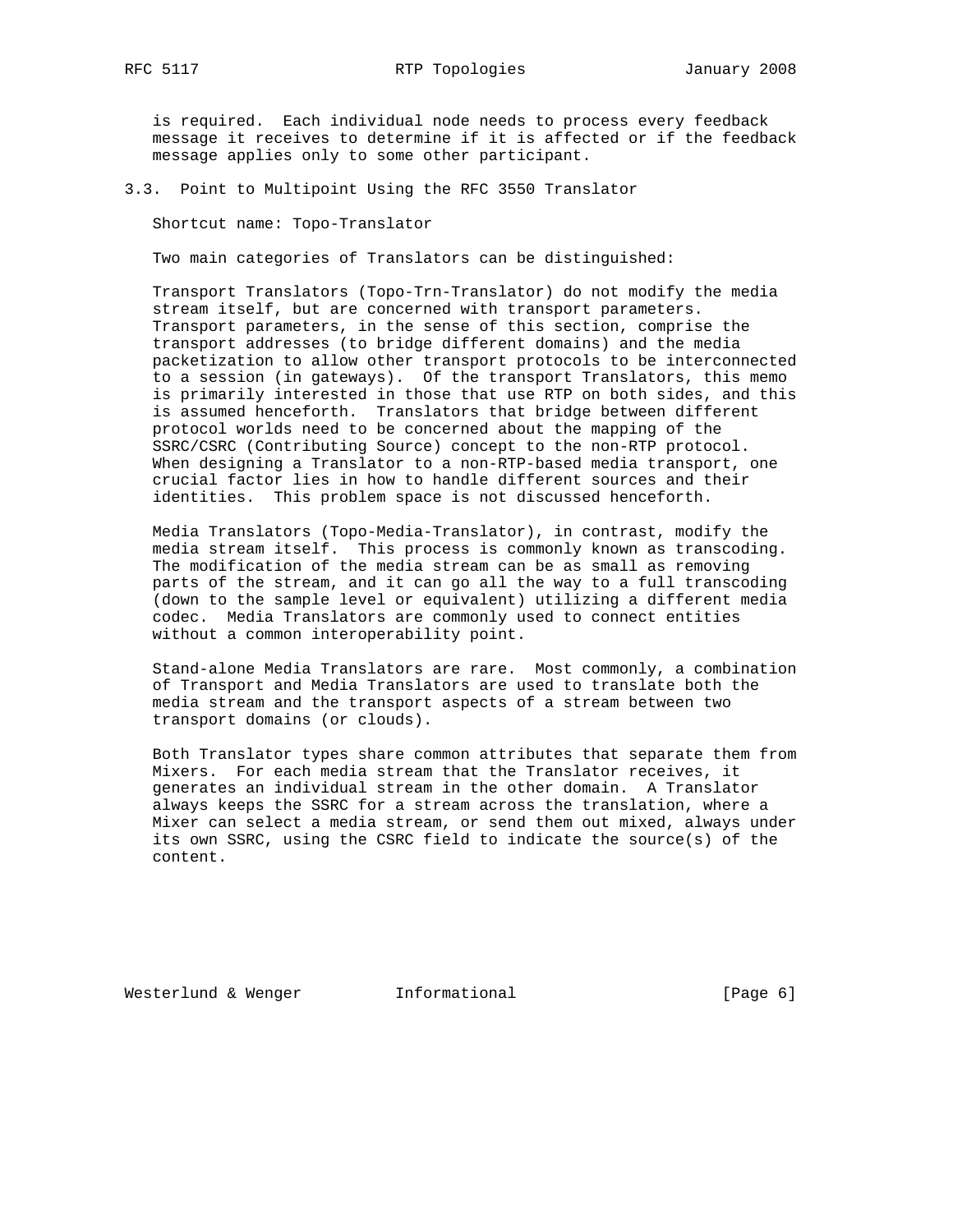The RTCP translation process can be trivial, for example, when Transport Translators just need to adjust IP addresses, or they can be quite complex as in the case of media Translators. See Section 7.2 of [RFC3550].



Figure 3 - Point to Multipoint Using a Translator

 Figure 3 depicts an example of a Transport Translator performing at least IP address translation. It allows the (non-multicast-capable) participants B and D to take part in a multicast session by having the Translator forward their unicast traffic to the multicast addresses in use, and vice versa. It must also forward B's traffic to D, and vice versa, to provide each of B and D with a complete view of the session.

 If B were behind a limited network path, the Translator may perform media transcoding to allow the traffic received from the other participants to reach B without overloading the path.

 When, in the example depicted in Figure 3, the Translator acts only as a Transport Translator, then the RTCP traffic can simply be forwarded, similar to the media traffic. However, when media translation occurs, the Translator's task becomes substantially more complex, even with respect to the RTCP traffic. In this case, the Translator needs to rewrite B's RTCP Receiver Report before forwarding them to D and the multicast network. The rewriting is needed as the stream received by B is not the same stream as the other participants receive. For example, the number of packets transmitted to B may be lower than what D receives, due to the different media format. Therefore, if the Receiver Reports were forwarded without changes, the extended highest sequence number would indicate that B were substantially behind in reception, while it most likely it would not be. Therefore, the Translator must translate that number to a corresponding sequence number for the stream the Translator received. Similar arguments can be made for most other fields in the RTCP Receiver Reports.

Westerlund & Wenger **Informational Informational** [Page 7]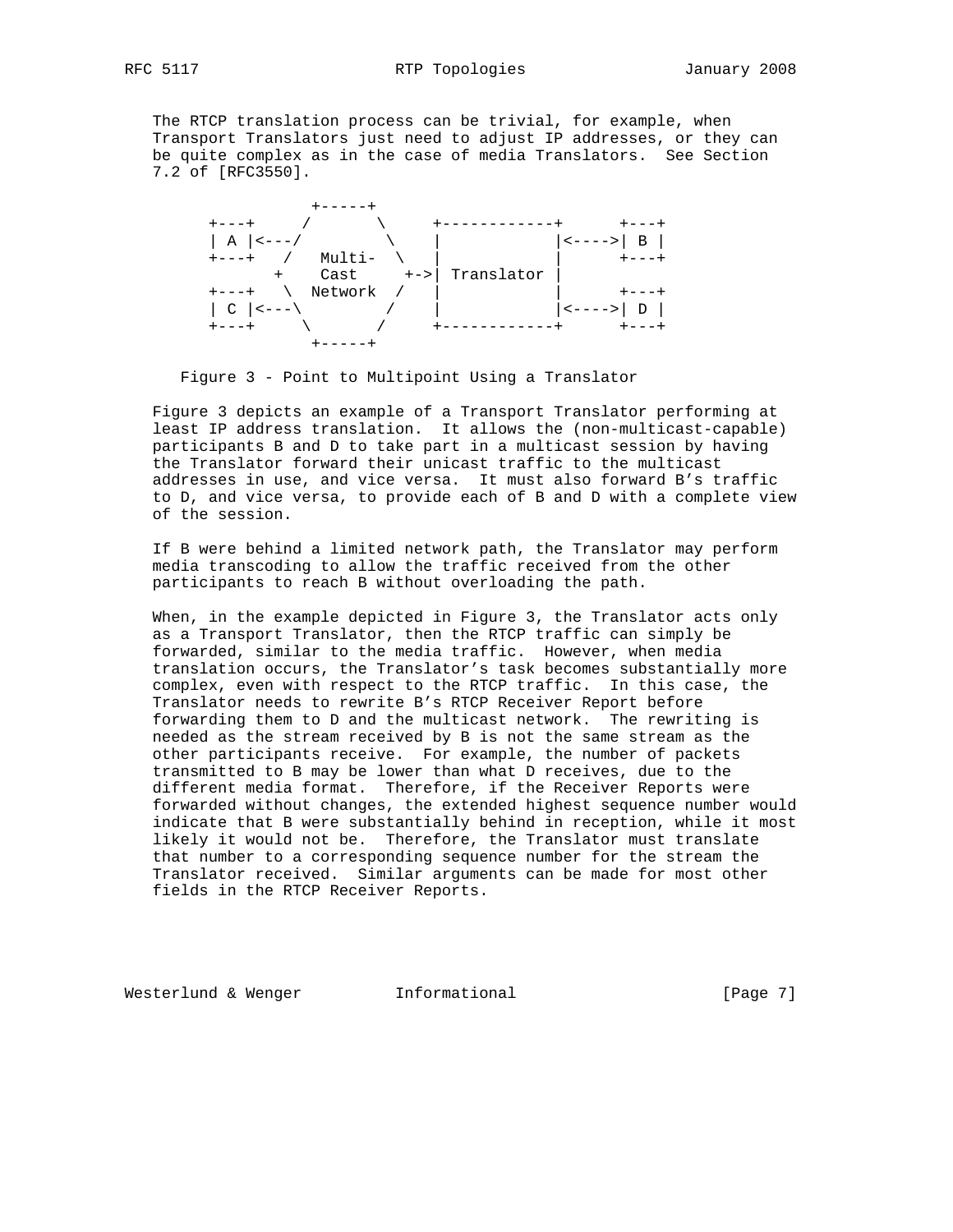As specified in Section 7.1 of [RFC3550], the SSRC space is common for all participants in the session, independent of on which side they are of the Translator. Therefore, it is the responsibility of the participants to run SSRC collision detection, and the SSRC is a field the Translator should not change.



Figure 4 - RTP Translator (Relay) with Only Unicast Paths

 Another Translator scenario is depicted in Figure 4. Herein, the Translator connects multiple users of a conference through unicast. This can be implemented using a very simple transport Translator, which in this document is called a relay. The relay forwards all traffic it receives, both RTP and RTCP, to all other participants. In doing so, a multicast network is emulated without relying on a multicast-capable network infrastructure.

 A Translator normally does not use an SSRC of its own, and is not visible as an active participant in the session. One exception can be conceived when a Translator acts as a quality monitor that sends RTCP reports and therefore is required to have an SSRC. Another example is the case when a Translator is prepared to use RTCP feedback messages. This may, for example, occur when it suffers packet loss of important video packets and wants to trigger repair by the media sender, by sending feedback messages. To be able to do this it needs to have a unique SSRC.

 A media Translator may in some cases act on behalf of the "real" source and respond to RTCP feedback messages. This may occur, for example, when a receiver requests a bandwidth reduction, and the media Translator has not detected any congestion or other reasons for bandwidth reduction between the media source and itself. In that case, it is sensible that the media Translator reacts to the codec control messages itself, for example, by transcoding to a lower media rate. If it were not reacting, the media quality in the media sender's domain may suffer, as a result of the media sender adjusting its media rate (and quality) according to the needs of the slow past-Translator endpoint, at the expense of the rate and quality of all other session participants.

Westerlund & Wenger **Informational Informational** [Page 8]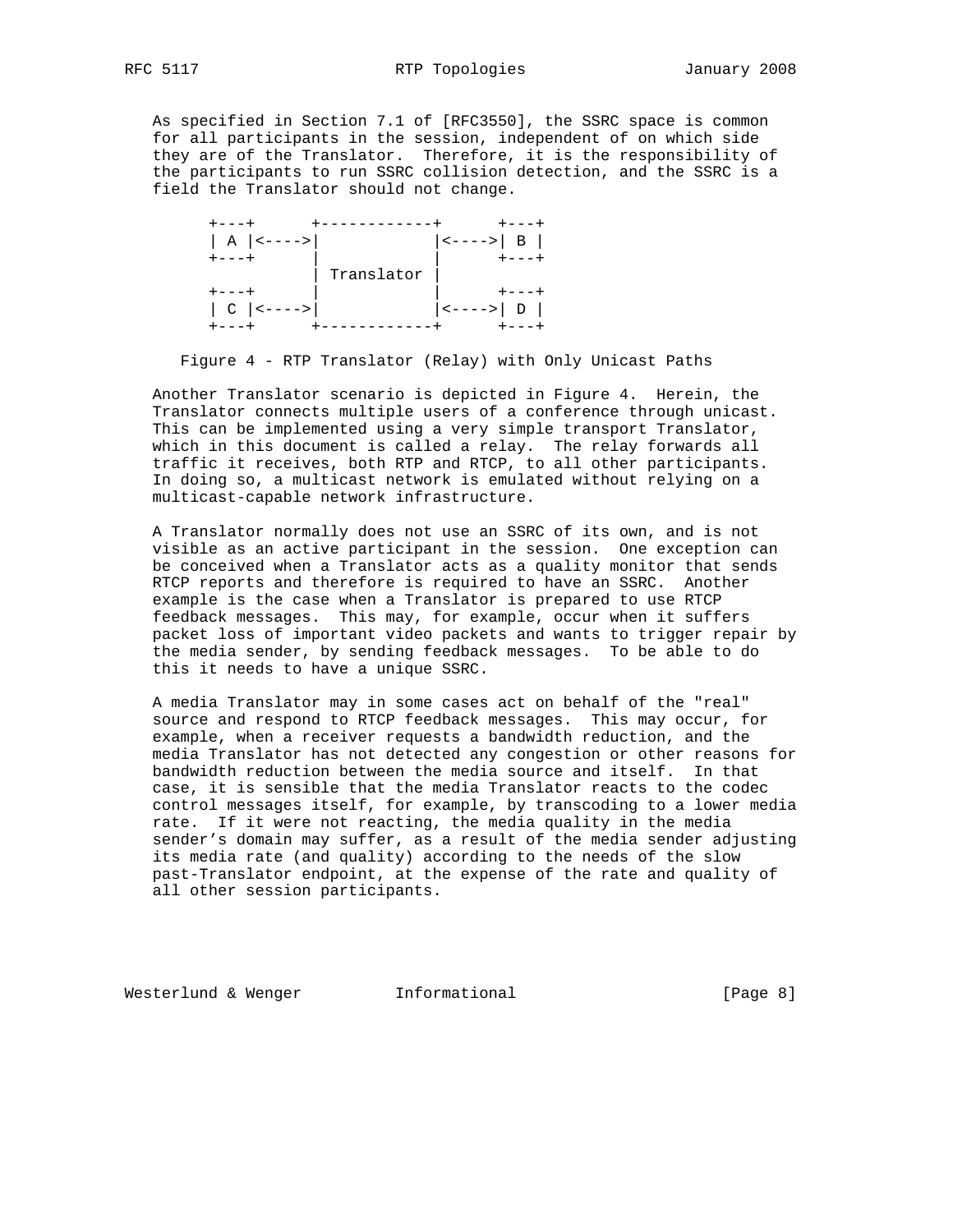In general, a Translator implementation should consider which RTCP feedback messages or codec-control messages it needs to understand in relation to the functionality of the Translator itself. This is completely in line with the requirement to also translate RTCP messages between the domains.

3.4. Point to Multipoint Using the RFC 3550 Mixer Model

Shortcut name: Topo-Mixer

 A Mixer is a middlebox that aggregates multiple RTP streams, which are part of a session, by mixing the media data and generating a new RTP stream. One common application for a Mixer is to allow a participant to receive a session with a reduced amount of resources.

| $  A  $ <---/                             | $ $ < - - - - > $ $<br>$\overline{B}$ |
|-------------------------------------------|---------------------------------------|
| / Multi-<br>$+ - - - +$                   |                                       |
| $\text{Cast}$ $\longrightarrow$<br>$^{+}$ | Mixer                                 |
| Network /<br>$+ - - - +$                  |                                       |
| $\vert$ C $\vert$ <---\                   | $D \mid$                              |
| $+ - - - +$                               | $+ - - - +$<br>-------                |
|                                           |                                       |

Figure 5 - Point to Multipoint Using the RFC 3550 Mixer Model

 A Mixer can be viewed as a device terminating the media streams received from other session participants. Using the media data from the received media streams, a Mixer generates a media stream that is sent to the session participant.

 The content that the Mixer provides is the mixed aggregate of what the Mixer receives over the PtP or PtM paths, which are part of the same conference session.

 The Mixer is the content source, as it mixes the content (often in the uncompressed domain) and then encodes it for transmission to a participant. The CSRC Count (CC) and CSRC fields in the RTP header are used to indicate the contributors of to the newly generated stream. The SSRCs of the to-be-mixed streams on the Mixer input appear as the CSRCs at the Mixer output. That output stream uses a unique SSRC that identifies the Mixer's stream. The CSRC are forwarded between the two domains to allow for loop detection and identification of sources that are part of the global session. Note that Section 7.1 of RFC 3550 requires the SSRC space to be shared between domains for these reasons.

Westerlund & Wenger **Informational Informational** [Page 9]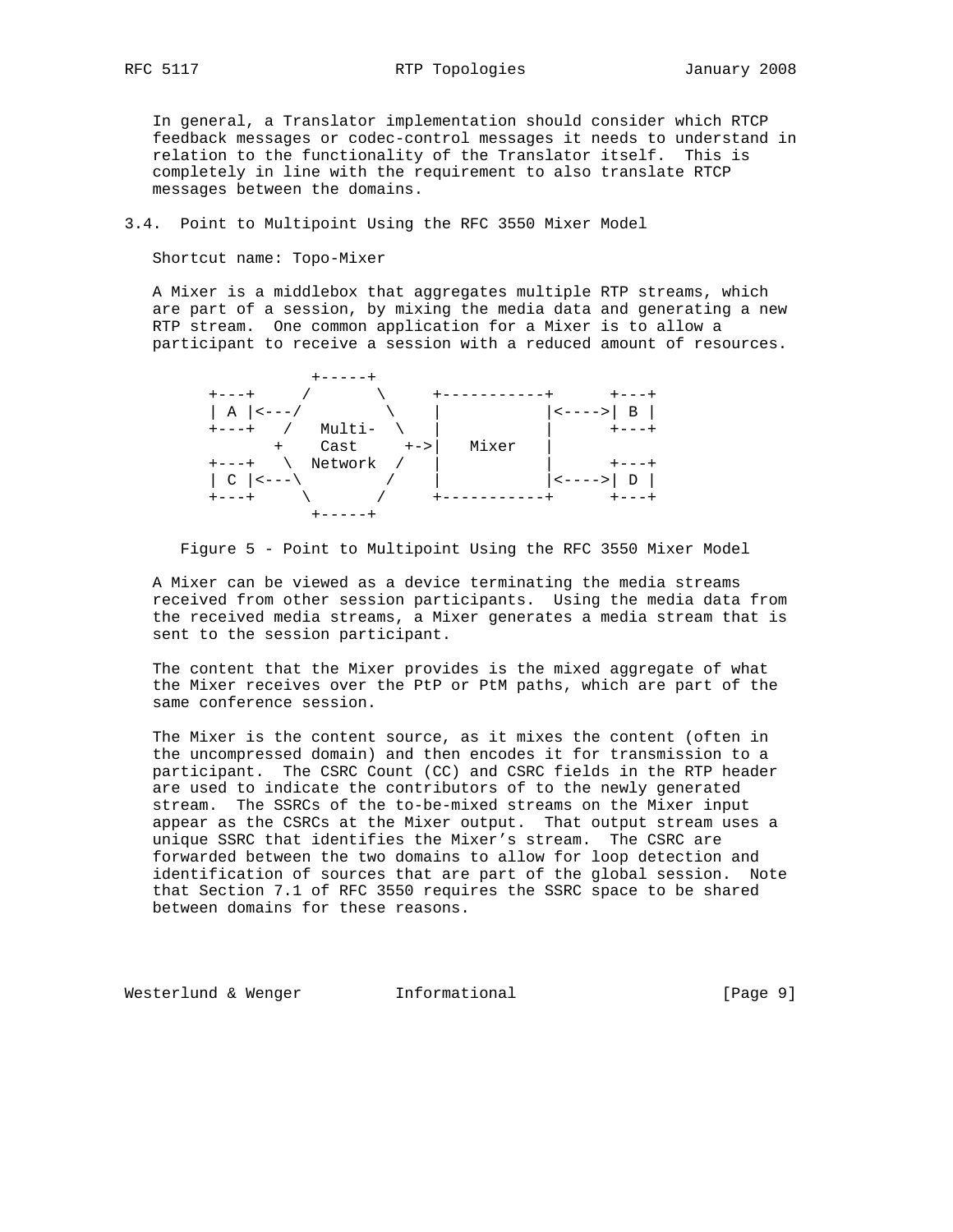The Mixer is responsible for generating RTCP packets in accordance with its role. It is a receiver and should therefore send reception reports for the media streams it receives. In its role as a media sender, it should also generate Sender Reports for those media streams sent. As specified in Section 7.3 of RFC 3550, a Mixer must not forward RTCP unaltered between the two domains.

 The Mixer depicted in Figure 5 is involved in three domains that need to be separated: the multicast network, participant B, and participant D. The Mixer produces different mixed streams to B and D, as the one to B may contain content received from D, and vice versa. However, the Mixer only needs one SSRC in each domain that is the receiving entity and transmitter of mixed content.

 In the multicast domain, a Mixer still needs to provide a mixed view of the other domains. This makes the Mixer simpler to implement and avoids any issues with advanced RTCP handling or loop detection, which would be problematic if the Mixer were providing non-symmetric behavior. Please see Section 3.7 for more discussion on this topic.

 A Mixer is responsible for receiving RTCP feedback messages and handling them appropriately. The definition of "appropriate" depends on the message itself and the context. In some cases, the reception of a codec-control message may result in the generation and transmission of RTCP feedback messages by the Mixer to the participants in the other domain. In other cases, a message is handled by the Mixer itself and therefore not forwarded to any other domain.

 When replacing the multicast network in Figure 5 (to the left of the Mixer) with individual unicast paths as depicted in Figure 6, the Mixer model is very similar to the one discussed in Section 3.6 below. Please see the discussion in Section 3.6 about the differences between these two models.

| $+ - - - +$          |                      |
|----------------------|----------------------|
| $ $ A $ $ <----> $ $ | $ $ <----> $ $ B $ $ |
| $+ - - - +$          | $+ - - - +$          |
|                      | Mixer                |
| $+ - - - +$          |                      |
| $ C $ <---->         | $ $ <----> $ $ D $ $ |
| +---+                | $+ - - - +$          |

Figure 6 - RTP Mixer with Only Unicast Paths

Westerlund & Wenger **Informational** [Page 10]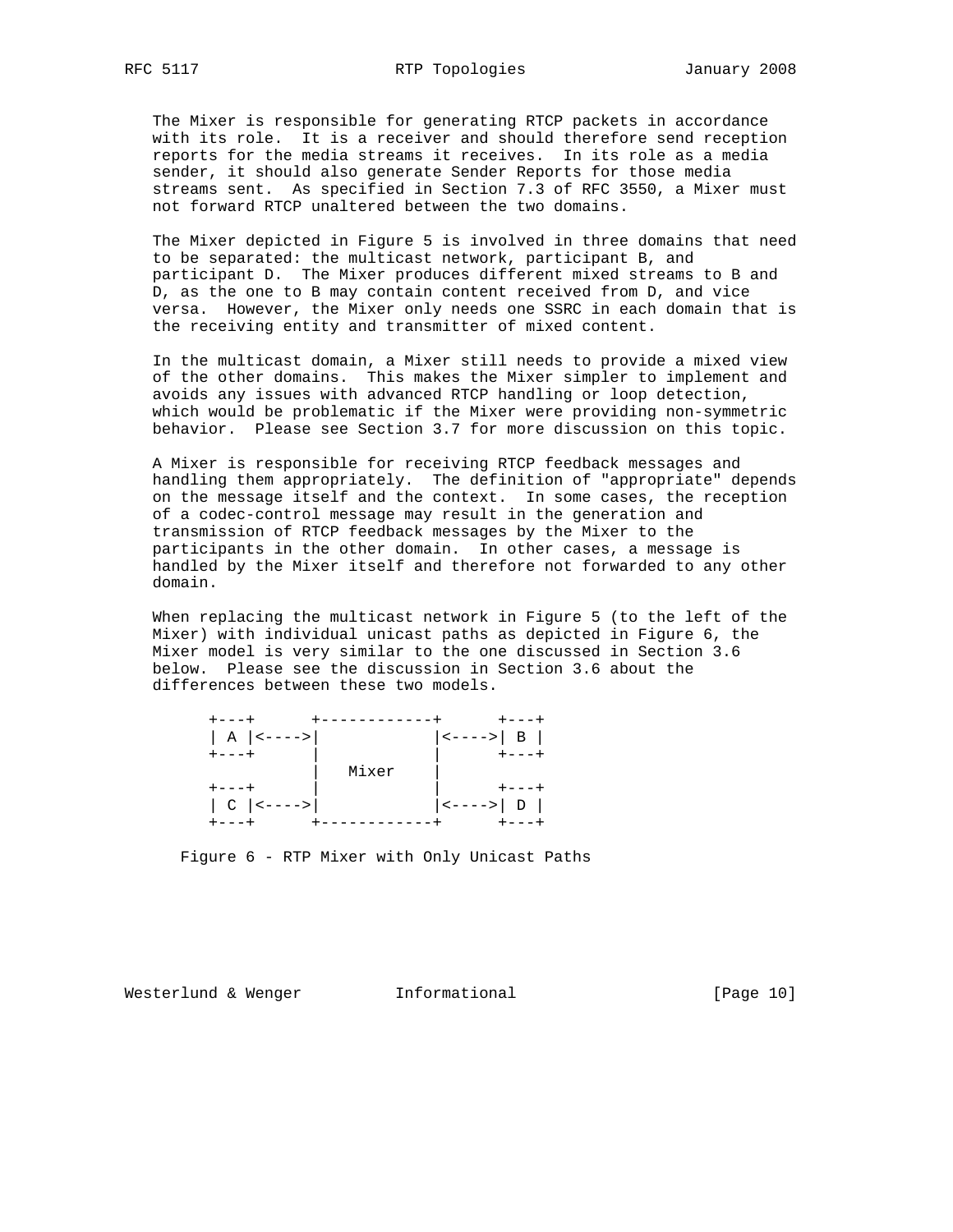# 3.5. Point to Multipoint Using Video Switching MCUs

Shortcut name: Topo-Video-switch-MCU

| ---+          |            |   |
|---------------|------------|---|
| A             | Multipoint | B |
| $--- +$       | Control    |   |
|               | Unit       |   |
|               | (MCU)      |   |
| $\mathcal{C}$ |            |   |
|               |            |   |

Figure 7 - Point to Multipoint Using a Video Switching MCU

 This PtM topology is still deployed today, although the RTCP-terminating MCUs, as discussed in the next section, are perhaps more common. This topology, as well as the following one, reflect today's lack of wide availability of IP multicast technologies, as well as the simplicity of content switching when compared to content mixing. The technology is commonly implemented in what is known as "Video Switching MCUs".

 A video switching MCU forwards to a participant a single media stream, selected from the available streams. The criteria for selection are often based on voice activity in the audio-visual conference, but other conference management mechanisms (like presentation mode or explicit floor control) are known to exist as well.

 The video switching MCU may also perform media translation to modify the content in bit-rate, encoding, or resolution. However, it still may indicate the original sender of the content through the SSRC. In this case, the values of the CC and CSRC fields are retained.

 If not terminating RTP, the RTCP Sender Reports are forwarded for the currently selected sender. All RTCP Receiver Reports are freely forwarded between the participants. In addition, the MCU may also originate RTCP control traffic in order to control the session and/or report on status from its viewpoint.

 The video switching MCU has most of the attributes of a Translator. However, its stream selection is a mixing behavior. This behavior has some RTP and RTCP issues associated with it. The suppression of all but one media stream results in most participants seeing only a subset of the sent media streams at any given time, often a single stream per conference. Therefore, RTCP Receiver Reports only report on these streams. Consequently, the media senders that are not currently forwarded receive a view of the session that indicates

Westerlund & Wenger **Informational Informational** [Page 11]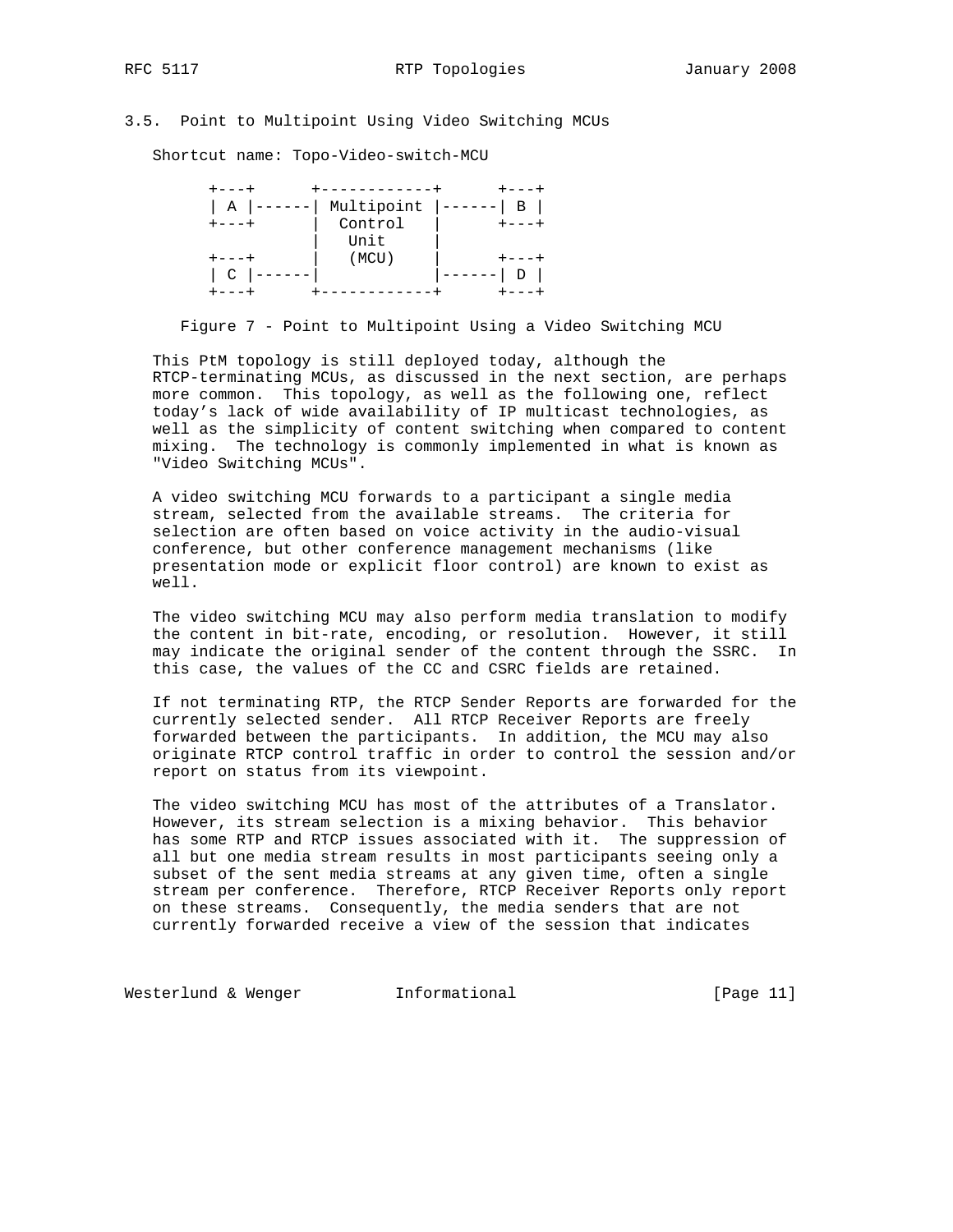their media streams disappear somewhere en route. This makes the use of RTCP for congestion control, or any type of quality reporting, very problematic.

 To avoid the aforementioned issues, the MCU needs to implement two features. First, it needs to act as a Mixer (see Section 3.4) and forward the selected media stream under its own SSRC and with the appropriate CSRC values. Second, the MCU needs to modify the RTCP RRs it forwards between the domains. As a result, it is RECOMMENDED that one implement a centralized video switching conference using a Mixer according to RFC 3550, instead of the shortcut implementation described here.

3.6. Point to Multipoint Using RTCP-Terminating MCU

Shortcut name: Topo-RTCP-terminating-MCU

| + – – – +    | ------------                               |             |
|--------------|--------------------------------------------|-------------|
|              | $  A  $ <---->   Multipoint $ $ <---->   B |             |
| $+ - - - +$  | Control                                    | $+ - - - +$ |
|              | Unit                                       |             |
|              | (MCU)                                      |             |
| $ C $ <----> |                                            | <---->  D   |
|              |                                            |             |

Figure 8 - Point to Multipoint Using Content Modifying MCUs

 In this PtM scenario, each participant runs an RTP point-to-point session between itself and the MCU. This is a very commonly deployed topology in multipoint video conferencing. The content that the MCU provides to each participant is either:

- a) a selection of the content received from the other participants, or
- b) the mixed aggregate of what the MCU receives from the other PtP paths, which are part of the same conference session.

 In case a), the MCU may modify the content in bit-rate, encoding, or resolution. No explicit RTP mechanism is used to establish the relationship between the original media sender and the version the MCU sends. In other words, the outgoing sessions typically use a different SSRC, and may well use a different payload type (PT), even if this different PT happens to be mapped to the same media type. This is a result of the individually negotiated session for each participant.

Westerlund & Wenger **Informational Informational** [Page 12]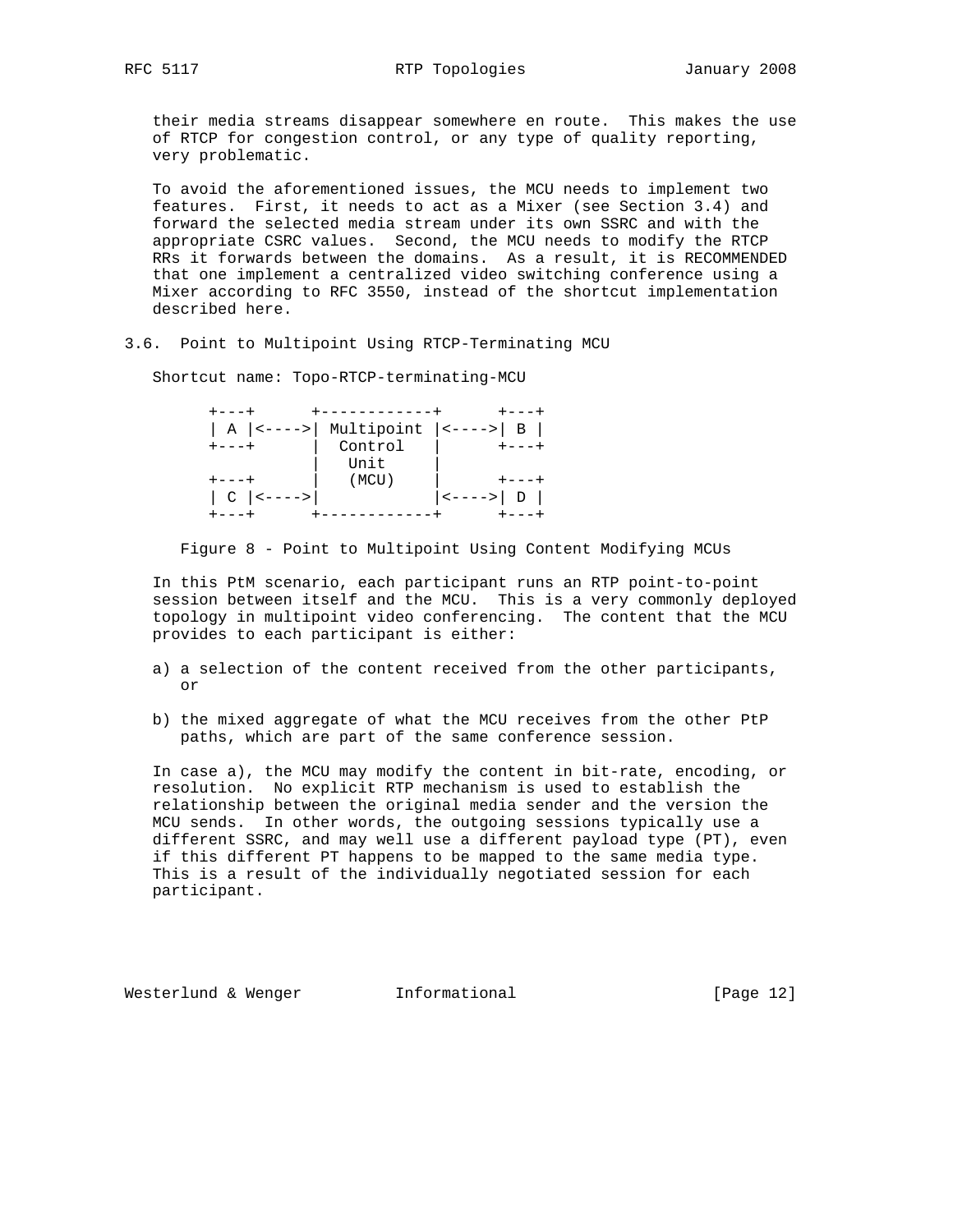In case b), the MCU is the content source as it mixes the content and then encodes it for transmission to a participant. According to RTP [RFC3550], the SSRC of the contributors are to be signalled using the CSRC/CC mechanism. In practice, today, most deployed MCUs do not implement this feature. Instead, the identification of the participants whose content is included in the Mixer's output is not indicated through any explicit RTP mechanism. That is, most deployed MCUs set the CSRC Count (CC) field in the RTP header to zero, thereby indicating no available CSRC information, even if they could identify the content sources as suggested in RTP.

 The main feature that sets this topology apart from what RFC 3550 describes is the breaking of the common RTP session across the centralized device, such as the MCU. This results in the loss of explicit RTP-level indication of all participants. If one were using the mechanisms available in RTP and RTCP to signal this explicitly, the topology would follow the approach of an RTP Mixer. The lack of explicit indication has at least the following potential problems:

- 1) Loop detection cannot be performed on the RTP level. When carelessly connecting two misconfigured MCUs, a loop could be generated.
- 2) There is no information about active media senders available in the RTP packet. As this information is missing, receivers cannot use it. It also deprives the client of information related to currently active senders in a machine-usable way, thus preventing clients from indicating currently active speakers in user interfaces, etc.

 Note that deployed MCUs (and endpoints) rely on signalling layer mechanisms for the identification of the contributing sources, for example, a SIP conferencing package [RFC4575]. This alleviates, to some extent, the aforementioned issues resulting from ignoring RTP's CSRC mechanism.

 As a result of the shortcomings of this topology, it is RECOMMENDED to instead implement the Mixer concept as specified by RFC 3550.

3.7. Non-Symmetric Mixer/Translators

Shortcut name: Topo-Asymmetric

 It is theoretically possible to construct an MCU that is a Mixer in one direction and a Translator in another. The main reason to consider this would be to allow topologies similar to Figure 5, where the Mixer does not need to mix in the direction from B or D towards the multicast domains with A and C. Instead, the media streams from

Westerlund & Wenger **Informational Informational** [Page 13]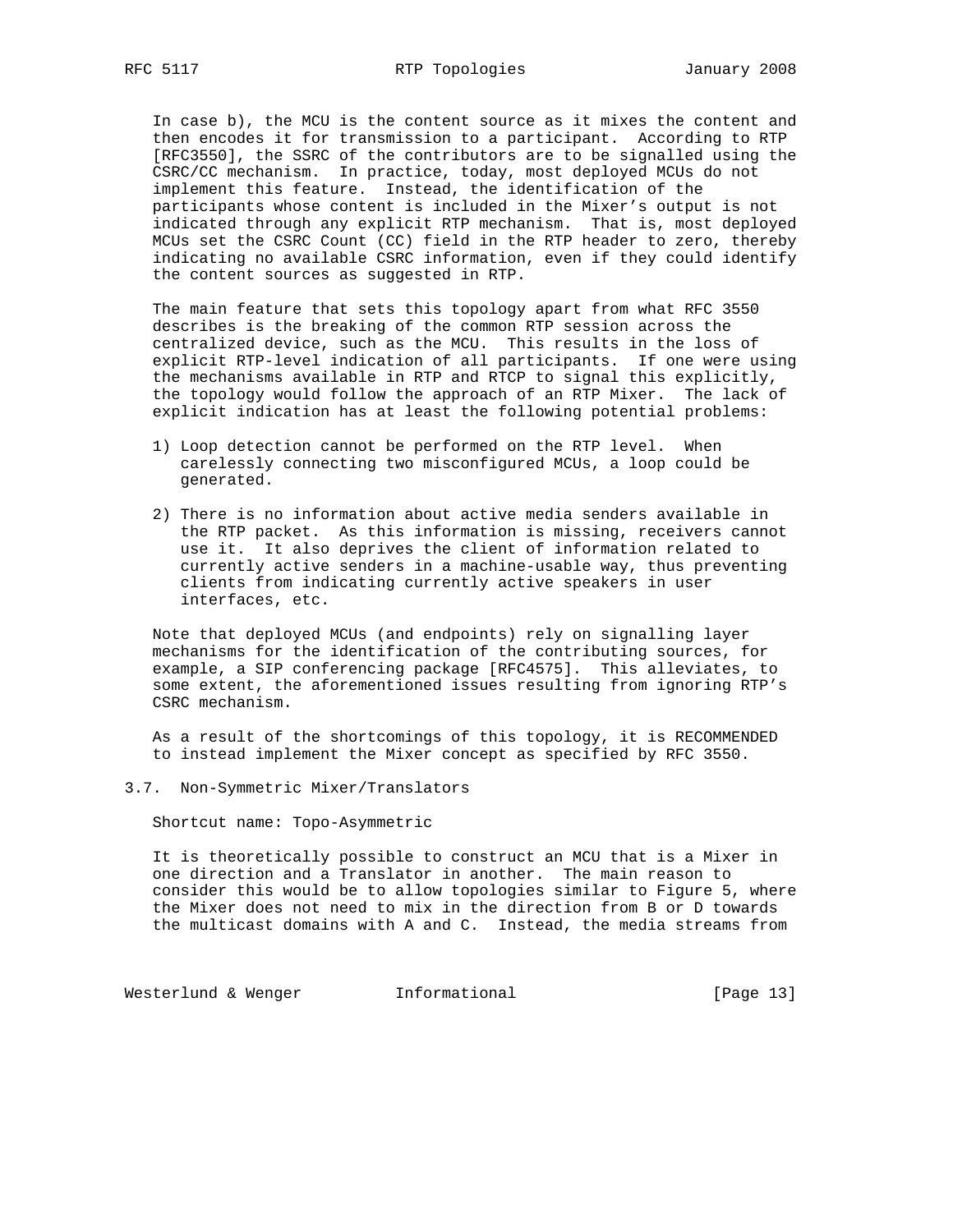B and D are forwarded without changes. Avoiding this mixing would save media processing resources that perform the mixing in cases where it isn't needed. However, there would still be a need to mix B's stream towards D. Only in the direction B -> multicast domain or D -> multicast domain would it be possible to work as a Translator. In all other directions, it would function as a Mixer.

 The Mixer/Translator would still need to process and change the RTCP before forwarding it in the directions of B or D to the multicast domain. One issue is that A and C do not know about the mixed-media stream the Mixer sends to either B or D. Thus, any reports related to these streams must be removed. Also, receiver reports related to A and C's media stream would be missing. To avoid A and C thinking that B and D aren't receiving A and C at all, the Mixer needs to insert its Receiver Reports for the streams from A and C into B and D's Sender Reports. In the opposite direction, the Receiver Reports from A and C about B's and D's stream also need to be aggregated into the Mixer's Receiver Reports sent to B and D. Since B and D only have the Mixer as source for the stream, all RTCP from A and C must be suppressed by the Mixer.

 This topology is so problematic and it is so easy to get the RTCP processing wrong, that it is NOT RECOMMENDED to implement this topology.

# 3.8. Combining Topologies

 Topologies can be combined and linked to each other using Mixers or Translators. However, care must be taken in handling the SSRC/CSRC space. A Mixer will not forward RTCP from sources in other domains, but will instead generate its own RTCP packets for each domain it mixes into, including the necessary Source Description (SDES) information for both the CSRCs and the SSRCs. Thus, in a mixed domain, the only SSRCs seen will be the ones present in the domain, while there can be CSRCs from all the domains connected together with a combination of Mixers and Translators. The combined SSRC and CSRC space is common over any Translator or Mixer. This is important to facilitate loop detection, something that is likely to be even more important in combined topologies due to the mixed behavior between the domains. Any hybrid, like the Topo-Video-switch-MCU or Topo-Asymmetric, requires considerable thought on how RTCP is dealt with.

Westerlund & Wenger **Informational** [Page 14]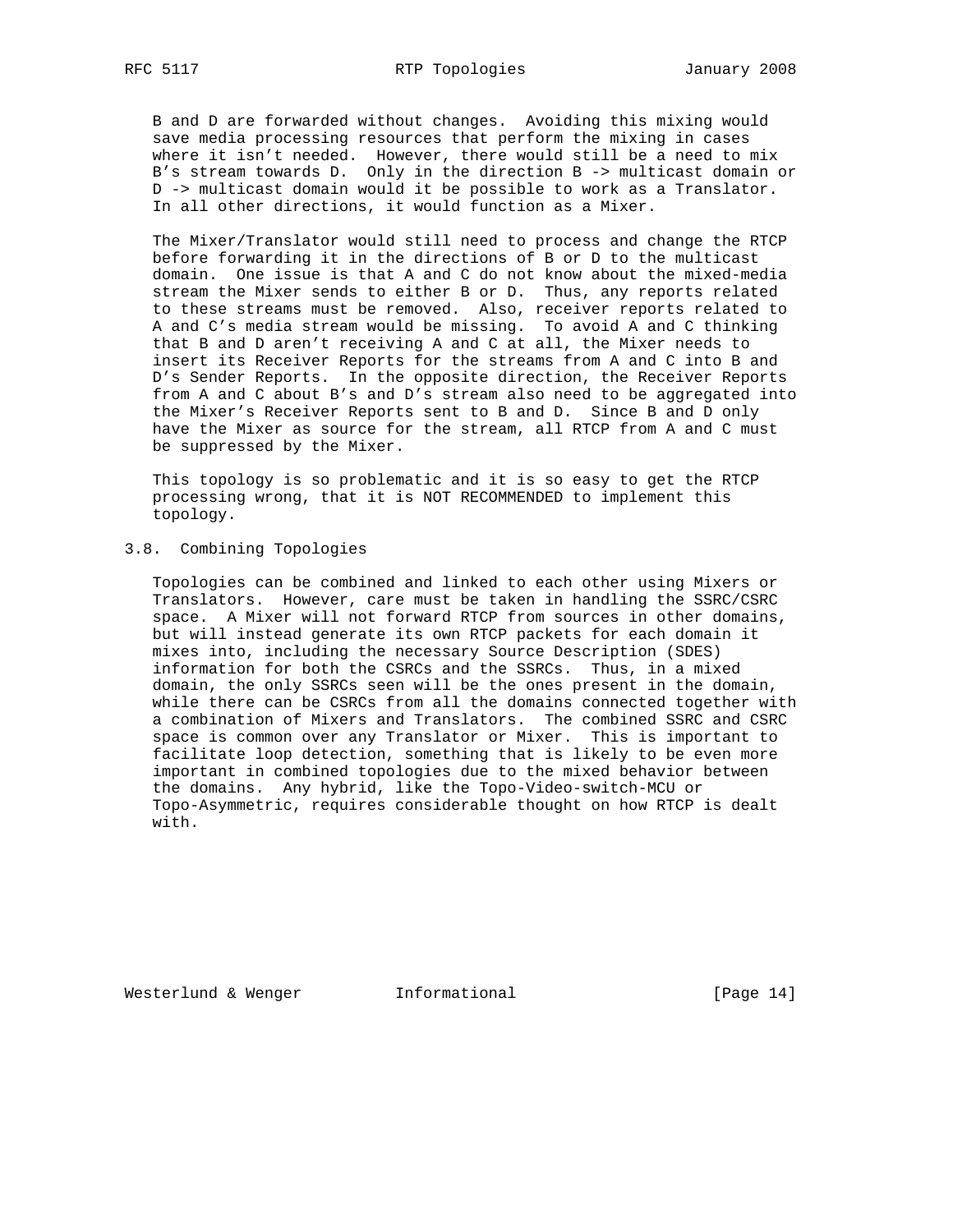## 4. Comparing Topologies

 The topologies discussed in Section 3 have different properties. This section first lists these properties and then maps the different topologies to them. Please note that even if a certain property is supported within a particular topology concept, the necessary functionality may, in many cases, be optional to implement.

#### 4.1. Topology Properties

### 4.1.1. All to All Media Transmission

 Multicast, at least Any Source Multicast (ASM), provides the functionality that everyone may send to, or receive from, everyone else within the session. MCUs, Mixers, and Translators may all provide that functionality at least on some basic level. However, there are some differences in which type of reachability they provide.

 The transport Translator function called "relay", in Section 3.3, is the one that provides the emulation of ASM that is closest to true IP-multicast-based, all to all transmission. Media Translators, Mixers, and the MCU variants do not provide a fully meshed forwarding on the transport level; instead, they only allow limited forwarding of content from the other session participants.

 The "all to all media transmission" requires that any media transmitting entity considers the path to the least capable receiver. Otherwise, the media transmissions may overload that path. Therefore, a media sender needs to monitor the path from itself to any of the participants, to detect the currently least capable receiver, and adapt its sending rate accordingly. As multiple participants may send simultaneously, the available resources may vary. RTCP's Receiver Reports help performing this monitoring, at least on a medium time scale.

 The transmission of RTCP automatically adapts to any changes in the number of participants due to the transmission algorithm, defined in the RTP specification [RFC3550], and the extensions in AVPF [RFC4585] (when applicable). That way, the resources utilized for RTCP stay within the bounds configured for the session.

Westerlund & Wenger **Informational** [Page 15]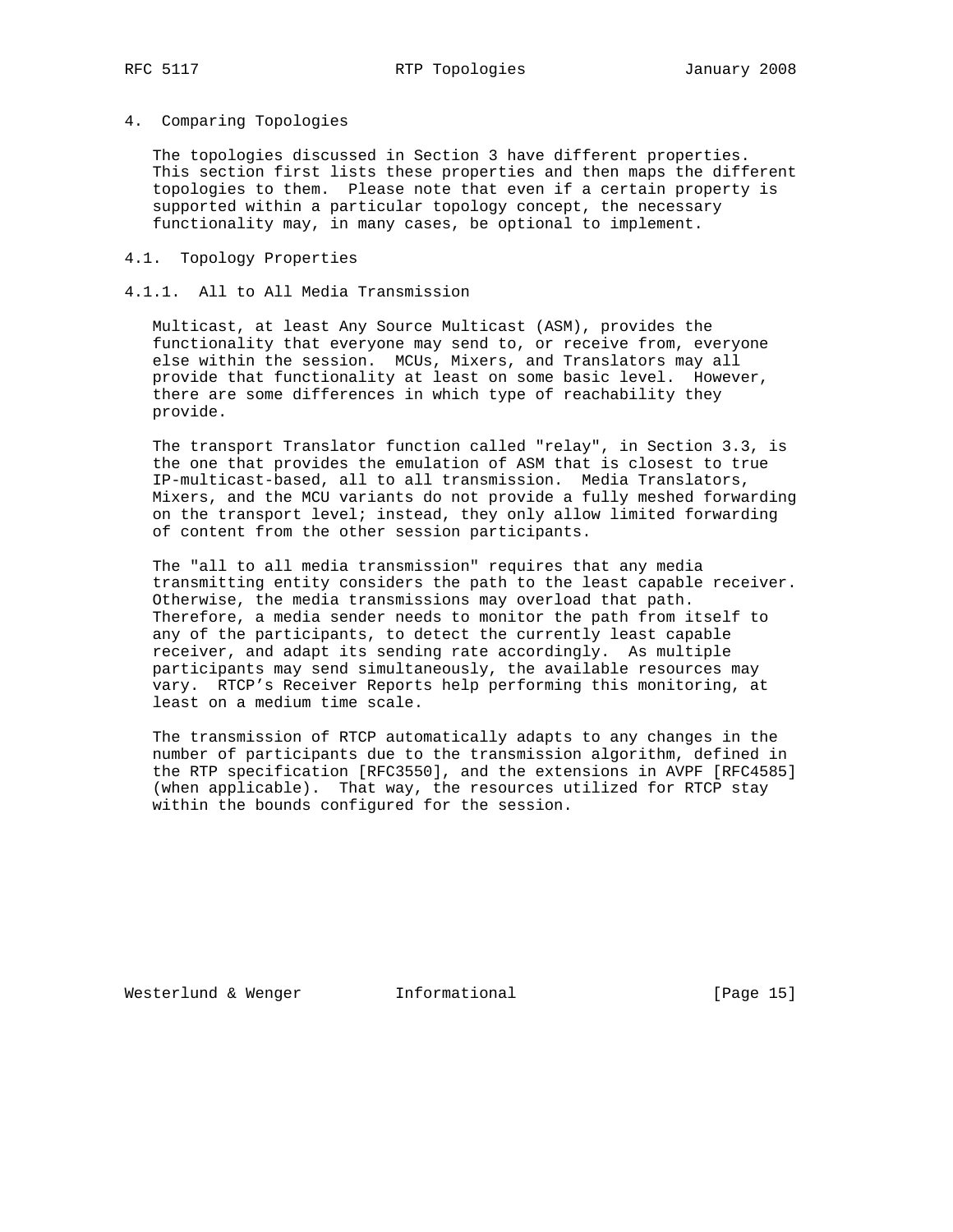## 4.1.2. Transport or Media Interoperability

 Translators, Mixers, and RTCP-terminating MCU all allow changing the media encoding or the transport to other properties of the other domain, thereby providing extended interoperability in cases where the participants lack a common set of media codecs and/or transport protocols.

## 4.1.3. Per Domain Bit-Rate Adaptation

 Participants are most likely to be connected to each other with a heterogeneous set of paths. This makes congestion control in a Point to Multipoint set problematic. For the ASM and "relay" scenario, each individual sender has to adapt to the receiver with the least capable path. This is no longer necessary when Media Translators, Mixers, or MCUs are involved, as each participant only needs to adapt to the slowest path within its own domain. The Translator, Mixer, or MCU topologies all require their respective outgoing streams to adjust the bit-rate, packet-rate, etc., to adapt to the least capable path in each of the other domains. That way one can avoid lowering the quality to the least-capable participant in all the domains at the cost (complexity, delay, equipment) of the Mixer or Translator.

# 4.1.4. Aggregation of Media

 In the all to all media property mentioned above and provided by ASM, all simultaneous media transmissions share the available bit-rate. For participants with limited reception capabilities, this may result in a situation where even a minimal acceptable media quality cannot be accomplished. This is the result of multiple media streams needing to share the available resources. The solution to this problem is to provide for a Mixer or MCU to aggregate the multiple streams into a single one. This aggregation can be performed according to different methods. Mixing or selection are two common methods.

# 4.1.5. View of All Session Participants

 The RTP protocol includes functionality to identify the session participants through the use of the SSRC and CSRC fields. In addition, it is capable of carrying some further identity information about these participants using the RTCP Source Descriptors (SDES). To maintain this functionality, it is necessary that RTCP is handled correctly in domain bridging function. This is specified for Translators and Mixers. The MCU described in Section 3.5 does not entirely fulfill this. The one described in Section 3.6 does not support this at all.

Westerlund & Wenger **Informational** [Page 16]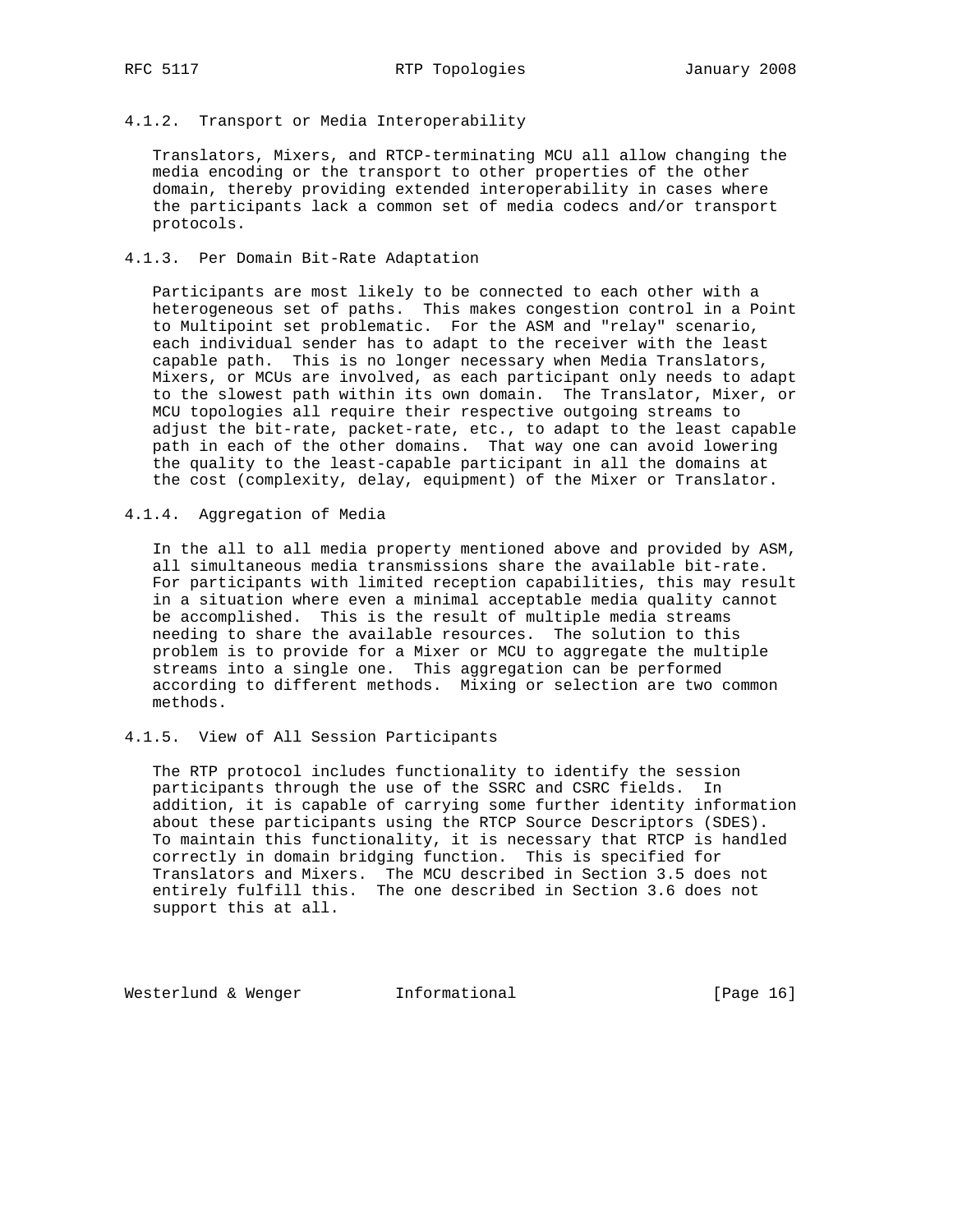#### 4.1.6. Loop Detection

 In complex topologies with multiple interconnected domains, it is possible to form media loops. RTP and RTCP support detecting such loops, as long as the SSRC and CSRC identities are correctly set in forwarded packets. It is likely that loop detection works for the MCU, described in Section 3.5, at least as long as it forwards the RTCP between the participants. However, the MCU in Section 3.6 will definitely break the loop detection mechanism.

## 4.2. Comparison of Topologies

 The table below attempts to summarize the properties of the different topologies. The legend to the topology abbreviations are: Topo-Point-to-Point (PtP), Topo-Multicast (Multic), Topo-Trns-Translator (TTrn), Topo-Media-Translator (including Transport Translator) (MTrn), Topo-Mixer (Mixer), Topo-Asymmetric (ASY), Topo-Video-switch-MCU (MCUs), and Topo-RTCP-terminating-MCU (MCUt). In the table below, Y indicates Yes or full support, N indicates No support, (Y) indicates partial support, and N/A indicates not applicable.

| Property              | Pt.P | Multic TTrn MTrn Mixer ASY MCUs MCUt |   |   |     |         |   |   |  |
|-----------------------|------|--------------------------------------|---|---|-----|---------|---|---|--|
|                       |      |                                      |   |   |     |         |   |   |  |
| All to All media      | N Y  |                                      |   | Y | (Y) | (Y) (Y) |   |   |  |
| Interoperability      | N/A  | N                                    | Y | v | v   | Y       | N | Y |  |
| Per Domain Adaptation | N/A  | N                                    | N |   | v   | Y       | N | v |  |
| Aggregation of media  | N    | N                                    | N | N | Υ   | (Y)     |   | Y |  |
| Full Session View     |      | Y                                    |   | Y | Y   | Y       |   | N |  |
| Loop Detection        |      |                                      |   |   |     |         |   | N |  |

 Please note that the Media Translator also includes the transport Translator functionality.

#### 5. Security Considerations

 The use of Mixers and Translators has impact on security and the security functions used. The primary issue is that both Mixers and Translators modify packets, thus preventing the use of integrity and source authentication, unless they are trusted devices that take part in the security context, e.g., the device can send Secure Realtime Transport Protocol (SRTP) and Secure Realtime Transport Control Protocol (SRTCP) [RFC3711] packets to session endpoints. If encryption is employed, the media Translator and Mixer need to be able to decrypt the media to perform its function. A transport Translator may be used without access to the encrypted payload in cases where it translates parts that are not included in the encryption and integrity protection, for example, IP address and UDP

Westerlund & Wenger **Informational Informational** [Page 17]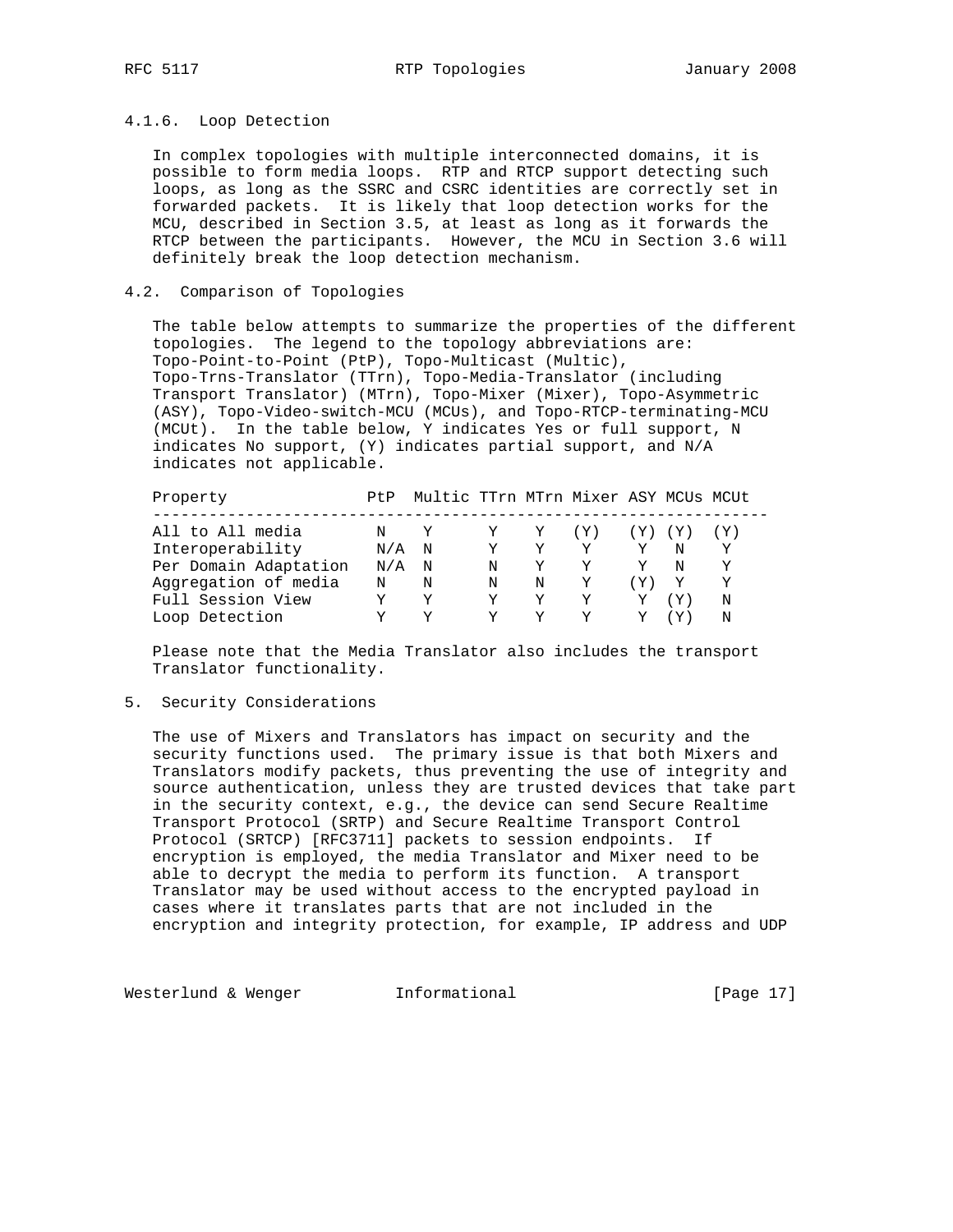port numbers in a media stream using SRTP [RFC3711]. However, in general, the Translator or Mixer needs to be part of the signalling context and get the necessary security associations (e.g., SRTP crypto contexts) established with its RTP session participants.

 Including the Mixer and Translator in the security context allows the entity, if subverted or misbehaving, to perform a number of very serious attacks as it has full access. It can perform all the attacks possible (see RFC 3550 and any applicable profiles) as if the media session were not protected at all, while giving the impression to the session participants that they are protected.

 Transport Translators have no interactions with cryptography that works above the transport layer, such as SRTP, since that sort of Translator leaves the RTP header and payload unaltered. Media Translators, on the other hand, have strong interactions with cryptography, since they alter the RTP payload. A media Translator in a session that uses cryptographic protection needs to perform cryptographic processing to both inbound and outbound packets.

 A media Translator may need to use different cryptographic keys for the inbound and outbound processing. For SRTP, different keys are required, because an RFC 3550 media Translator leaves the SSRC unchanged during its packet processing, and SRTP key sharing is only allowed when distinct SSRCs can be used to protect distinct packet streams.

 When the media Translator uses different keys to process inbound and outbound packets, each session participant needs to be provided with the appropriate key, depending on whether they are listening to the Translator or the original source. (Note that there is an architectural difference between RTP media translation, in which participants can rely on the RTP Payload Type field of a packet to determine appropriate processing, and cryptographically protected media translation, in which participants must use information that is not carried in the packet.)

 When using security mechanisms with Translators and Mixers, it is possible that the Translator or Mixer could create different security associations for the different domains they are working in. Doing so has some implications:

 First, it might weaken security if the Mixer/Translator accepts a weaker algorithm or key in one domain than in another. Therefore, care should be taken that appropriately strong security parameters are negotiated in all domains. In many cases, "appropriate"

Westerlund & Wenger **Informational** [Page 18]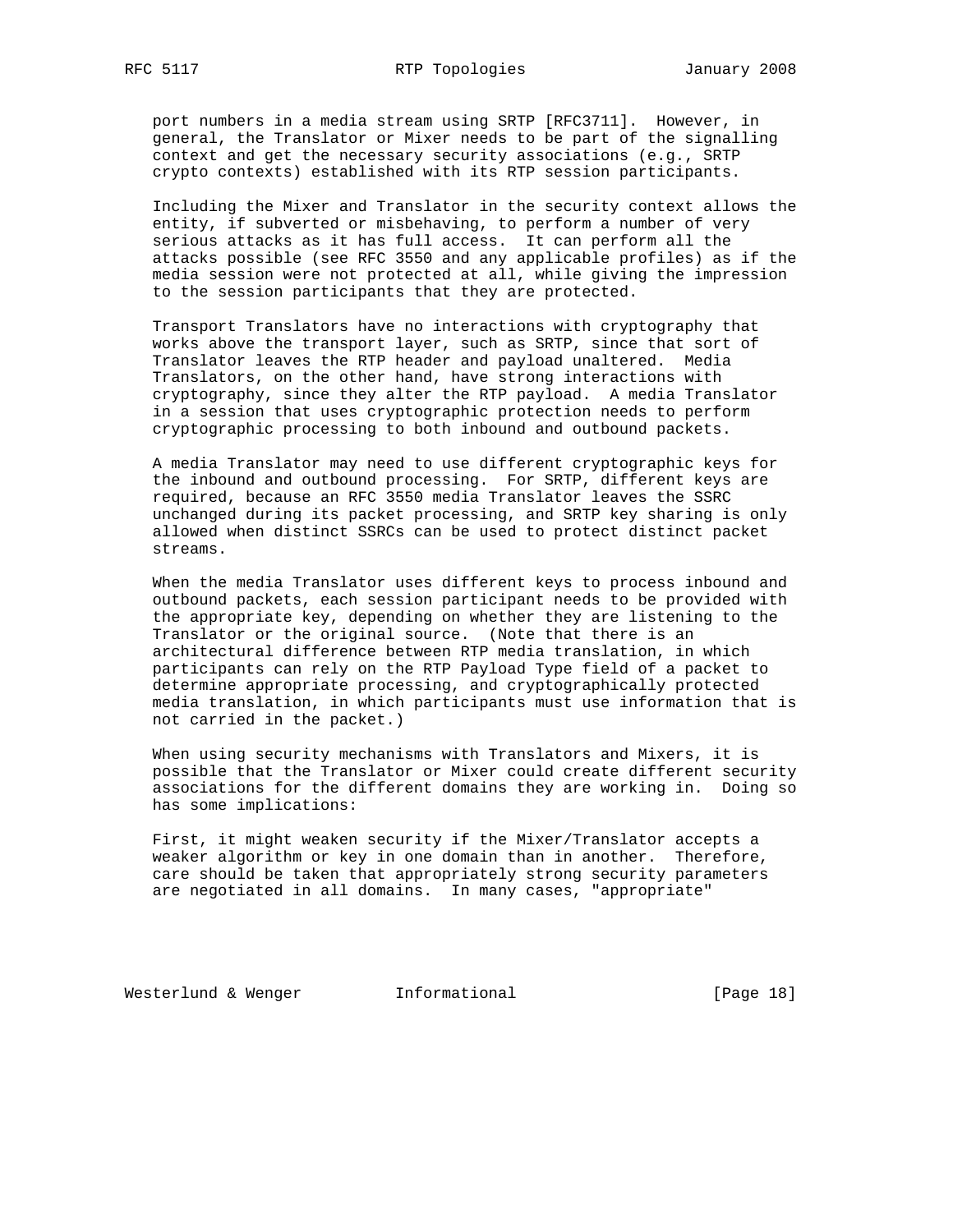translates to "similar" strength. If a key management system does allow the negotiation of security parameters resulting in a different strength of the security, then this system SHOULD notify the participants in the other domains about this.

 Second, the number of crypto contexts (keys and security related state) needed (for example, in SRTP [RFC3711]) may vary between Mixers and Translators. A Mixer normally needs to represent only a single SSRC per domain and therefore needs to create only one security association (SRTP crypto context) per domain. In contrast, a Translator needs one security association per participant it translates towards, in the opposite domain. Considering Figure 3, the Translator needs two security associations towards the multicast domain, one for B and one for D. It may be forced to maintain a set of totally independent security associations between itself and B and D respectively, so as to avoid two-time pad occurrences. These contexts must also be capable of handling all the sources present in the other domains. Hence, using completely independent security associations (for certain keying mechanisms) may force a Translator to handle N\*DM keys and related state; where N is the total number of SSRCs used over all domains and DM is the total number of domains.

 There exist a number of different mechanisms to provide keys to the different participants. One example is the choice between group keys and unique keys per SSRC. The appropriate keying model is impacted by the topologies one intends to use. The final security properties are dependent on both the topologies in use and the keying mechanisms' properties, and need to be considered by the application. Exactly which mechanisms are used is outside of the scope of this document.

#### 6. Acknowledgements

 The authors would like to thank Bo Burman, Umesh Chandra, Roni Even, Keith Lantz, Ladan Gharai, Geoff Hunt, and Mark Baugher for their help in reviewing this document.

# 7. References

- 7.1. Normative References
	- [RFC2119] Bradner, S., "Key words for use in RFCs to Indicate Requirement Levels", BCP 14, RFC 2119, March 1997.
	- [RFC3550] Schulzrinne, H., Casner, S., Frederick, R., and V. Jacobson, "RTP: A Transport Protocol for Real-Time Applications", STD 64, RFC 3550, July 2003.

Westerlund & Wenger **Informational** [Page 19]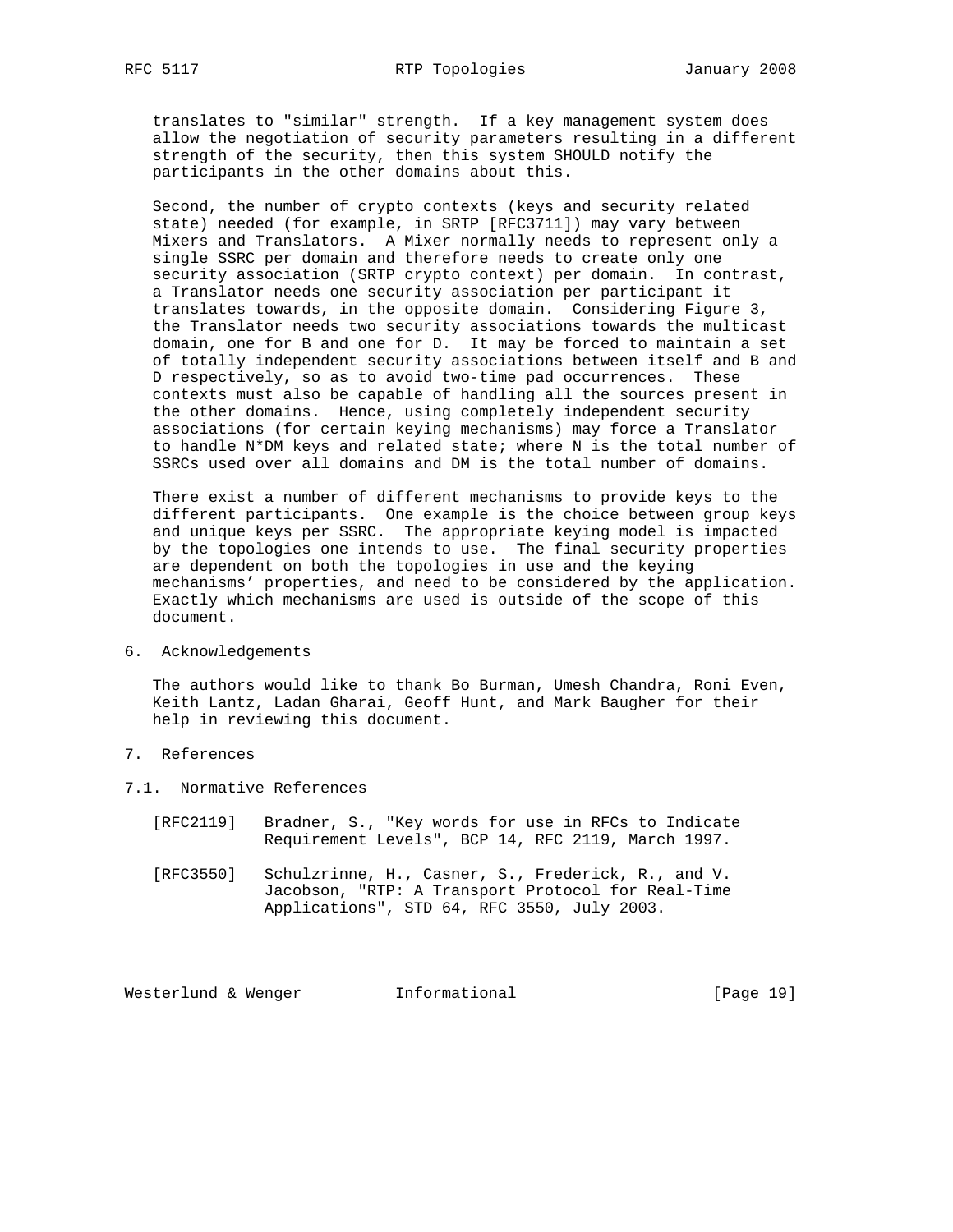- [RFC3711] Baugher, M., McGrew, D., Naslund, M., Carrara, E., and K. Norrman, "The Secure Real-time Transport Protocol (SRTP)", RFC 3711, March 2004.
- [RFC4575] Rosenberg, J., Schulzrinne, H., and O. Levin, Ed., "A Session Initiation Protocol (SIP) Event Package for Conference State", RFC 4575, August 2006.
- [RFC4585] Ott, J., Wenger, S., Sato, N., Burmeister, C., and J. Rey, "Extended RTP Profile for Real-time Transport Control Protocol (RTCP)-Based Feedback (RTP/AVPF)", RFC 4585, July 2006.
- 7.2. Informative References
	- [CCM] Wenger, S., Chandra, U., Westerlund, M., Burman, B., "Codec Control Messages in the RTP Audio-Visual Profile with Feedback (AVPF)", Work in Progress, July 2007.
	- [H323] ITU-T Recommendation H.323, "Packet-based multimedia communications systems", June 2006.
	- [RTCP-SSM] J. Ott, J. Chesterfield, E. Schooler, "RTCP Extensions for Single-Source Multicast Sessions with Unicast Feedback," Work in Progress, March 2007.

Authors' Addresses

 Magnus Westerlund Ericsson Research Ericsson AB SE-164 80 Stockholm, SWEDEN

 Phone: +46 8 7190000 EMail: magnus.westerlund@ericsson.com

 Stephan Wenger Nokia Corporation P.O. Box 100 FIN-33721 Tampere FINLAND

 Phone: +358-50-486-0637 EMail: stewe@stewe.org

Westerlund & Wenger **Informational** [Page 20]